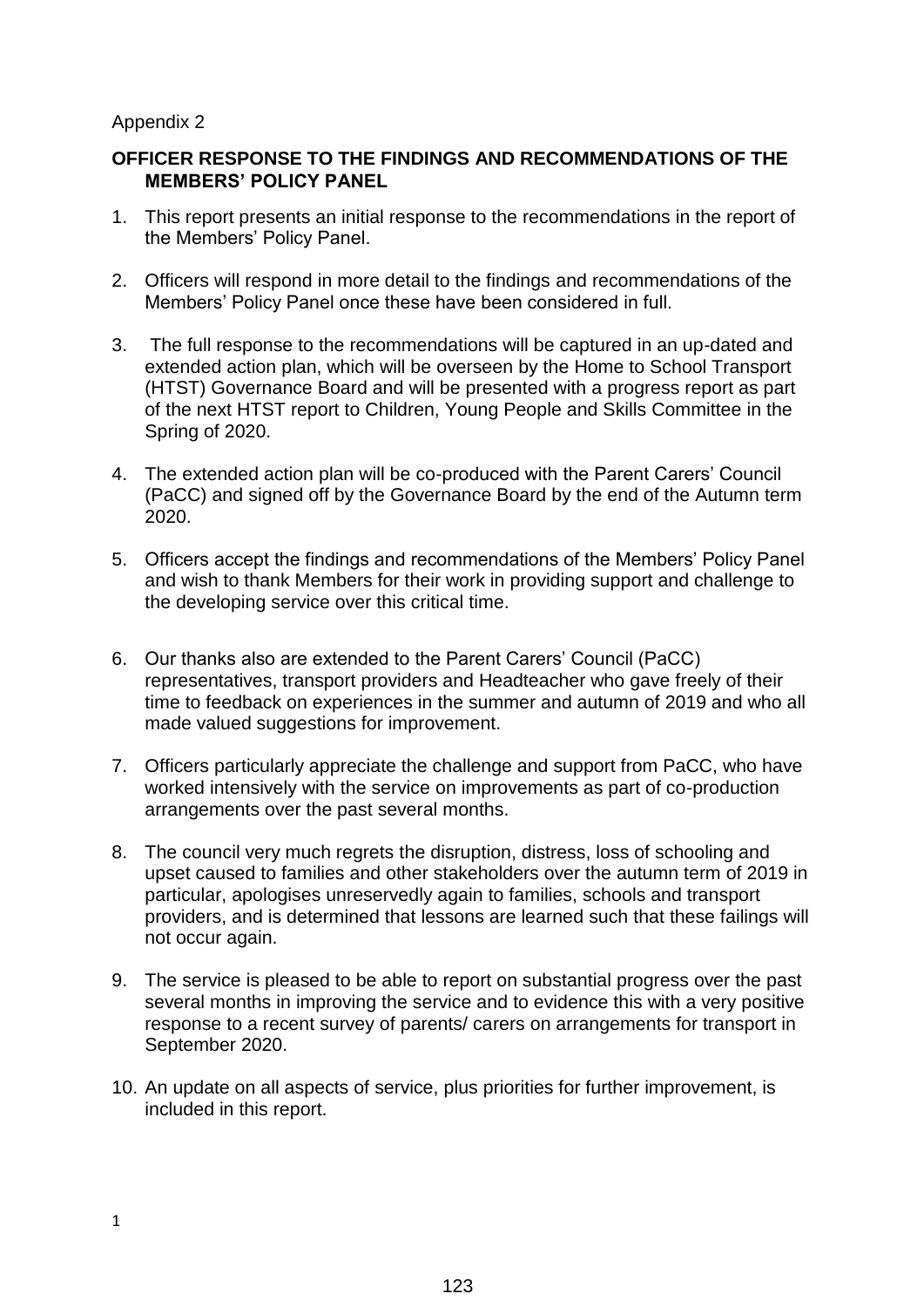11. Meantime, a summary headline response to the four themes in the findings of the Members' Policy Panel is detailed below.

# **1 Theme 1: Governance and Oversight**

# **Panel recommendations:**

## *Council wide:*

- *Systems change - The panel were concerned with all the evidence that this was not a well-managed systems change project. The council are recommended (perhaps via a recommendation to Audit and Standards Committee) to consider how the learning from this is captured and incorporated into corporate processes as a matter of urgency, to include the need for sufficient lead in time for any future significant service change.*
- *Risk register - Council officers need to ensure robust change management by adding significant projects to the relevant risk registers and to take swifter action in future when requests are made for additions to risk registers by councillors*
- *Co-production - The panel have seen, through the service improvements over the span of their meetings, that meaningful coproduction on key services such as this is essential. The panel recommends that all projects of this scale and significance in future have a well-resourced commitment to coproduction with stakeholders both throughout the planning and implementation and also through being part of the governance of overseeing future governance of the area of work.*
- *Financial modelling - Future change programmes need a more robust financial modelling approach in future. Some work was done on high-level comparator budgets but there was little drilling down into the detail to understand the validity and relevance of the high-level comparisons.*
- *Access to information - The council should review processes for councillors to obtain information when legitimate reasons are provided.*
- *Procurement review - In March this year, significant concerns were raised with the Council's Chief Executive regarding the consultancy contract to advise and support the Council on the HTST procurement process. In June the Chief Executive was asked to obtain an independent review of the HtST procurement process to ensure transparency and accountability. Subsequently the matter was referred to an external Barrister for review and advice and Counsel has provided his preliminary draft advice. Given that these are matters of governance, rather than service, and given their vital importance, the Panel has determined that they would be better dealt with by the Audit & Standards Committee which met on 27 October to consider the recommendation of this Panel that a cross party panel with an Independent Person, is set up as a matter of urgency. Service specific*
- *Committee Oversight - In 6 months' time, a brief progress update paper on the service should be provided to the CYPS Committee, with a full progress update being provided on an annual basis thereafter. This fuller update should include: an update on the service improvement action plan, parent/carer feedback on the service, procurement plans and the budget position.*

# **Officer response on Governance recommendations:**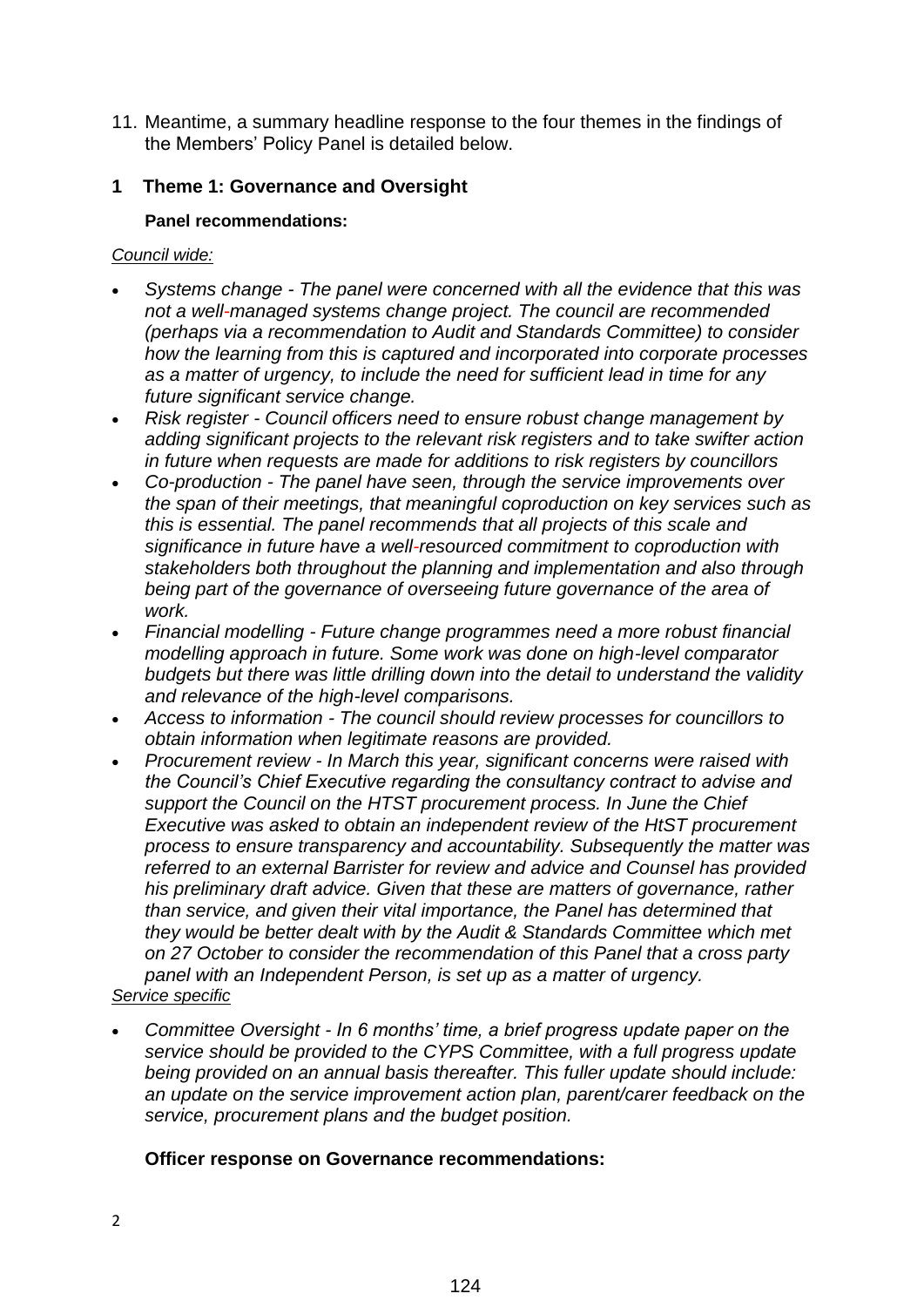- 1.1 The council accepts the findings of the Members' Policy Panel in this area and is committed to learn lessons from past failings in respect of the service.
- 1.2 It is accepted that a lack of proper oversight, plus inadequacies in project planning and the construction of a business plan, were significant factors in the issues that arose in the summer/ autumn of 2019.
- 1.3 Now there is a monthly HTST Governance Group with representation from the Parent Carers' Council (PaCC) and schools to oversee the work of the service.
- 1.4 Any future changes to the service will be proposed and implemented within a strong governance structure, with full community consultation and co-production, and on the basis of a robust project and business management structure and realistic time scales for full consultation and implementation.
- 1.5 The service's co-production agreement with PaCC will ensure families are fully involved in all future planning and recommendations.
- 1.6 Any significant proposed changes and related financial matters will be subject to the approval of the Families, Children and Learning Modernisation Board.
- 1.7 Currently the service remains on the corporate risk register, and risks, plus mitigating actions, are subject to regular review.
- 1.8 An update report will be presented to CYPS Committee in six months-time on progress made with the Members' Policy Panel recommendations.

## **2 Theme 2: Stakeholder Feedback**

## **Panel recommendations:**

#### *Council-wide:*

- *Key performance indicators (KPIs) - The introduction of KPIs on service-user satisfaction and as providers of the service, the council remains ambitious about its targets.*
- *Complaints processes - The council must ensure that complaints processes and procedures for parents and carers allow and encourage open and frank feedback, emphasising that feedback can be made without prejudice to services entitled to, received or being offered.*
- *Member panels - Future Member panels of this type should learn from the strong stakeholder voice model used here. Constitutional Working Group should consider how further guidance can be drafted as to assist future member panels.*

*Service specific:*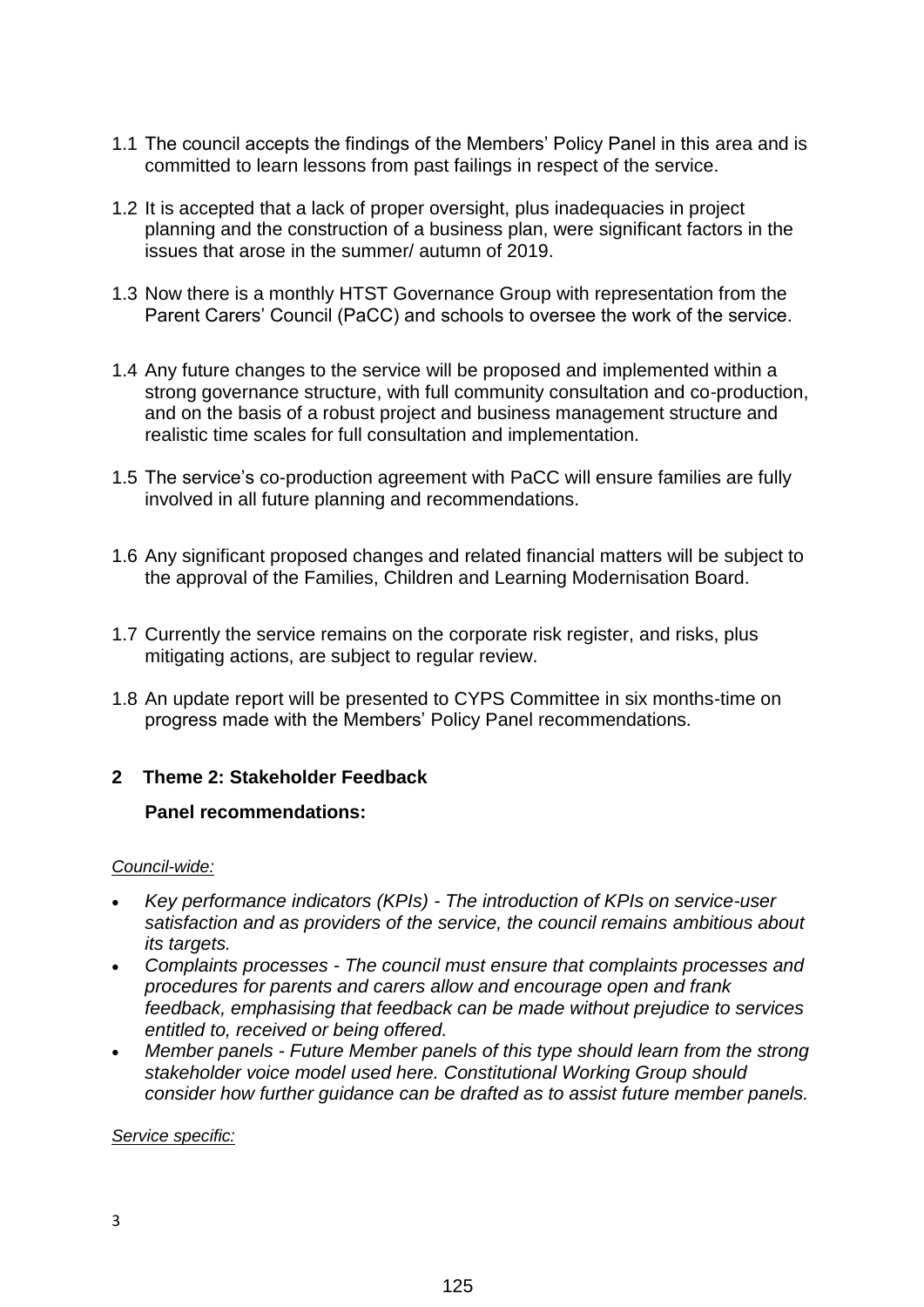*Service feedback - Feedback from schools and operators should be regularly sought and acted upon – in a transparent way*

# **Officer response on Stakeholder recommendations**

- 2.1 Officers accept the Panel's findings in this area and accept that changes to procurement processes in the summer and autumn of 2019 did not meet expected standards in terms of proper consultation, particularly with respect to children, young people and families.
- 2.2 The current service is committed to full consultation and partnership working with all stakeholders and has worked hard to regain the trust and confidence of families, transport providers and schools.
- 2.3 The HTST transport service has conducted surveys of school satisfaction with the service (July 2020) and parent/ carer satisfaction with September arrangements (September 2020).
- 2.4 Both surveys indicated very high levels of satisfaction from those responding (schools 100%, parents and carers 91%) with corresponding very low levels of concern. These, alongside comments by parents, carers, children and young people are detailed in the service update below.
- 2.5 However, the service is aware that a minority of potential respondents only have completed survey responses and a plan is needed with PaCC to reach a wider group of parents and carers.
- 2.6 The service needs to develop an integrated and regular schedule for obtaining feedback from all stakeholders, giving a 360-degree perspective, and for acting on concerns or suggestions for improvement. This will be a key part of the role of the Quality, Compliance and Contract Manager post once recruited.
- 2.7 A commitment has been given that stakeholder feedback will be obtained regularly in an open and transparent way.

## **3 Theme 3: Procurement**

# **Panel recommendations:**

## *Council-wide:*

- *Exploring options - The council can and should be encouraged to meet its statutory obligations in different ways, for example, by paying parents (based on mileage or by giving each a personal budget) or by exploring delegating some budgets to schools. However, it is the panel's view that in order for operators to invest in delivering a high-quality service they need assurance that the contracts will run (subject to good contract management) for the duration of their term.*
- *System change - There is a point of learning for the whole council around whether there is enough lead-in time to properly plan for and achieve major systems change, including time for relevant committees to be consulted. For HTST this should include the annual procurement of each route, contracts being issued and the start of the autumn term.*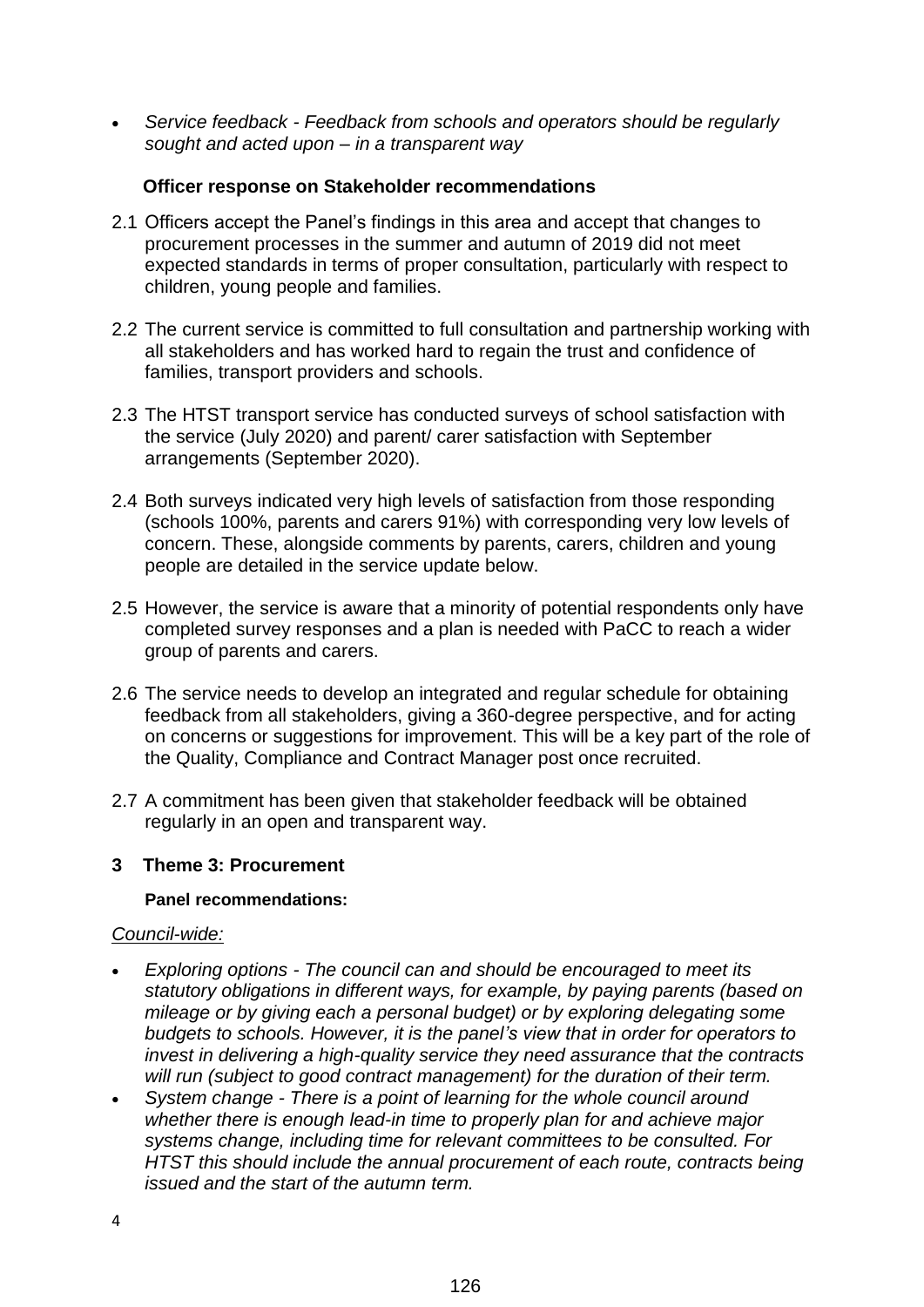#### *Service specific:*

 *Future contractual changes – the CYPS committee will receive a future detailed report on possible new contractual arrangements for this service, which are fully co-produced with key stakeholders and that clearly seek the views and input of current providers. This model must include full considerations around sustainability and environmental impacts on the city. Any future contractual changes need to be considered with sufficient lead in time to be capable of delivery at the start a new academic year avoiding an over reliance on preparations over the summer holiday period.* 

## **Officer response on Procurement recommendations:**

- 3.1 Officers accept the findings of the Members' Policy Panel with respect to considering future procurement and related arrangements for securing HTST services.
- 3.2 The current four-year framework contract with transport providers has just under three years left to run.
- 3.3 Subject to agreement at CYPS Committee, a review of procurement arrangements will be organised.
- 3.4 If at the end of this review, changes of significance are proposed, these will be formulated within a sound governance and project management structure, in full consultation with stakeholders and with realistic lead-in times for any changes to be made.
- 3.5 The view of the service is that the amended way the procurement and tendering system is working now is at least satisfactory and providing much improved value for money, even within the context of extra vehicles for social distancing.
- 3.6 The council has heard the concerns of transport providers, who feel the current framework contract does not give them to the security they need to invest in new vehicles.
- 3.7 The council very much wishes providers to invest in the size and type of vehicles needed and to consider environmental impacts in doing so.
- 3.8 The service accepts that new ways of working should be explored. The service already offers mileage payments to many parents and personal budgets to a small number but agrees these options could be extended further.
- 3.9 The service is committed to the introduction of independent travel training, providing that a budget can be secured for this initiative.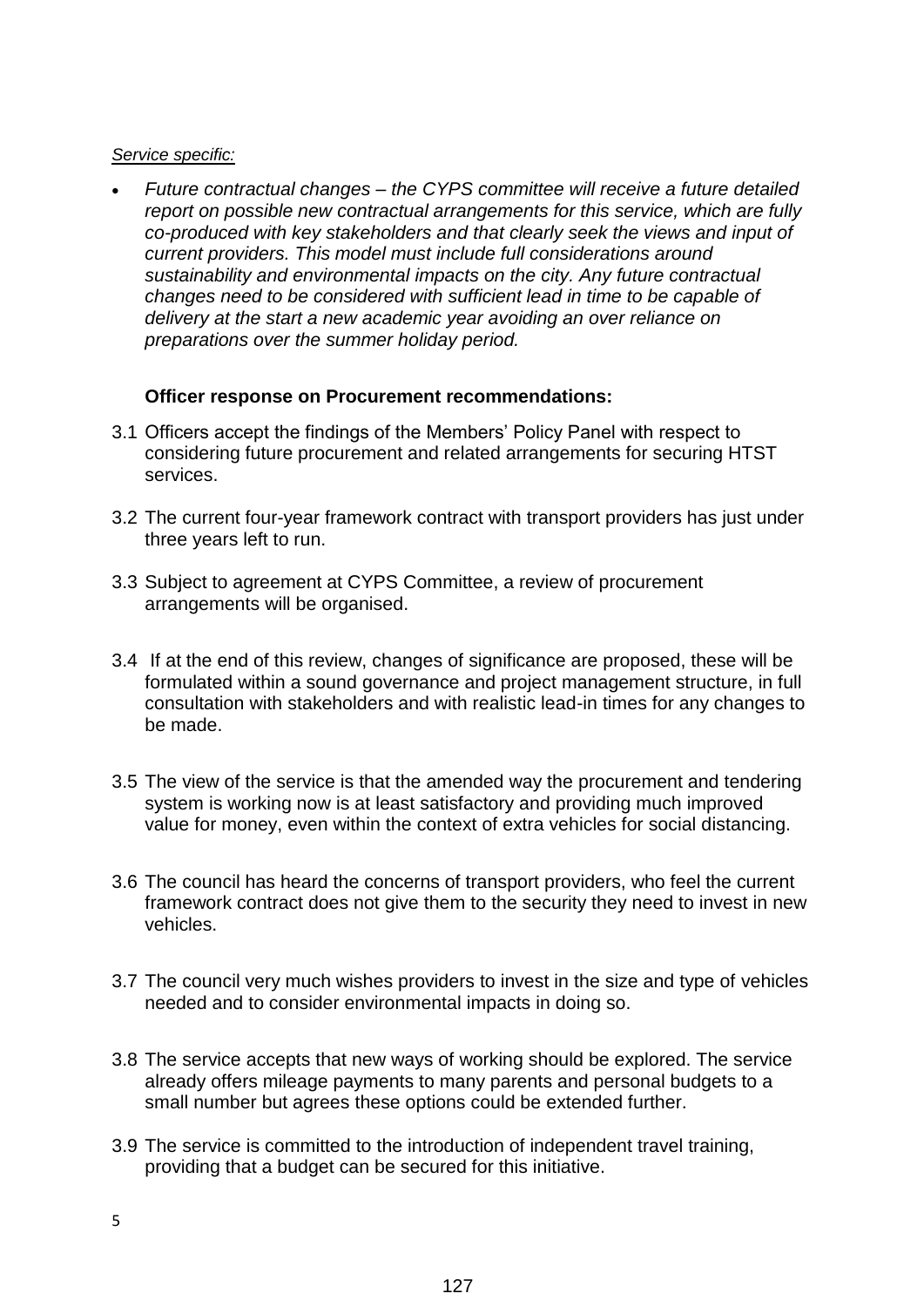3.10 A full report on suggested future methods of procuring Home to School Transport Services will be taken to a future meeting of the CYPS Committee.

# **4 Theme 4: Continuous Improvement and Improving Outcomes**

## **Panel recommendations:**

#### *Council-wide:*

 *Contract management - Robust contract management arrangements to be in place to ensure compliance with key standards (For HTST this means training, DBS and full compliance with the council's Blue Book etc). The panel welcomes the idea of a contract management board being established to manage contracts.*

#### *Service specific:*

- *Governance board - Transport Governance Board to continue and to oversee the HTST Improvement Action Plan and ensure continuous service improvement.*
- *Wider SEND planning - Process review of how transport needs are woven into Education, Health and Care plans and the work of SEND (given HTST sits outside the SEND team). The panel would like to see greater collaboration between these two areas with agreed roles and responsibilities.*
- *Route allocation review – Implementing an expanded value for money tool which embeds quality considerations alongside financial information when considering bids or making route allocations.*
- *Alternative arrangements - Alternative HTST arrangements are to be explored such as personal budgets; Independent Travel Training; mileage allowances.*
- *Home to School Transport policy - Reviewing and co-production of the Home to School Transport Policy, which was last agreed by members in 2015. Timing – to be in place before the formal re-procurement of the service begins. [New](https://consult.education.gov.uk/home-to-school-transport-and-admissions-team/home-to-school-travel-and-transport-statutory-guid/supporting_documents/Draft%20statutory%20guidance%20%20Home%20to%20school%20travel%20and%20transport%20for%20children%20of%20compulsory%20school%20age.pdf)  [Government Guidance](https://consult.education.gov.uk/home-to-school-transport-and-admissions-team/home-to-school-travel-and-transport-statutory-guid/supporting_documents/Draft%20statutory%20guidance%20%20Home%20to%20school%20travel%20and%20transport%20for%20children%20of%20compulsory%20school%20age.pdf) is expected – consultation closed in October 2019. This will cover how to review the council's local policy. Separate post-16 guidance is also expected.*
- *Route returns - Route returns and other significant issues with operators must be recorded in a robust manner to allow scrutiny, analysis and improved service delivery.*
- *Future liaison - HTST should ensure close liaison between the service, schools and operators to ensure that pupils are not disadvantaged by reduced education time.*
- *HTST should ensure close liaison between the service, schools and operators to ensure that decisions by HTST do not create budget pressures on the schools.*
- *Incident reporting - HTST should create a robust procedure for incident reporting and a summary of incidences (complying with GDPR legislation) should be included with the reports to CYPS Committee recommended elsewhere in this report.*
- *Vehicle checks – HTST to ensure that appropriate vehicle checks are regularly and routinely carried out.*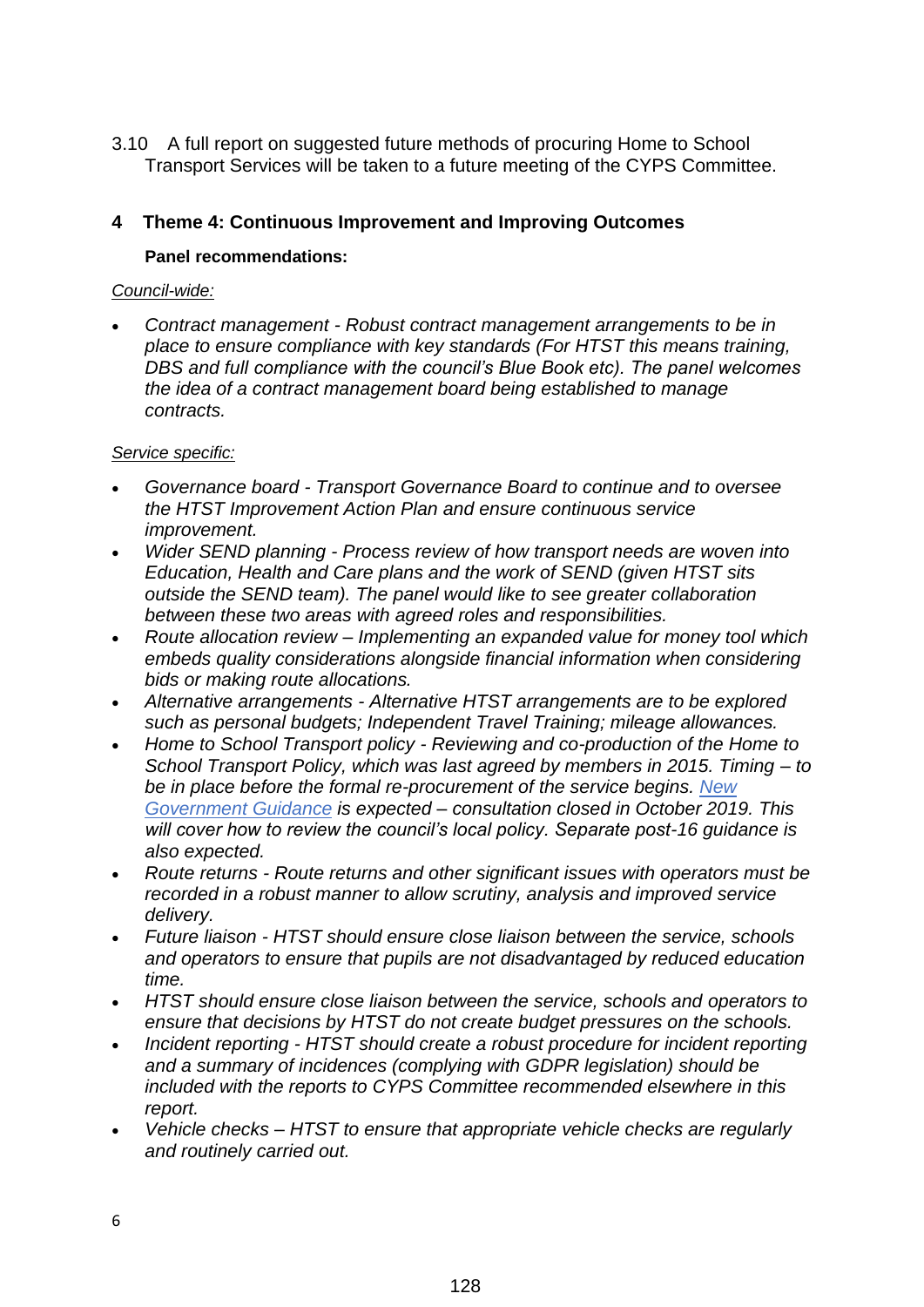# **Officer response to Service Improvement recommendations:**

- 4.1 Officers accept the Panel's findings in respect of continuous improvement and improving outcomes.
- 4.2 Systems in use by the service up to and including 2019 have been reviewed and those causing concern have been changed or updated in consultation with PaCC, with new systems introduced.
- 4.3 Further details of changes to systems are including in the report to this committee on the progress of the HTST service.
- 4.4 A comprehensive new online training programme has been developed and a system for ensuring compliance with training requirements has been developed also.
- 4.5 Termly contract management meetings are held with contractors against the Key Performance Indicators in the contract.
- 4.6 Links between the HTST and SEND teams have been strengthened with termly meetings between senior officers in both. A senior member of the SEND team joins the Transport Panel also, where decisions are made on transport eligibility.
- 4.7 The Transport Panel now also includes a worker from Amaze representing parent/ carers.
- 4.8 The service is currently recruiting to the post of HTST SEND Officer. The appointee will be responsible for liaison between the teams, with families, providers, schools and medical services to ensure all SEND needs are correctly identified and met, that risks are identified and mitigated and that the transport workforce has all been properly trained for the role.
- 4.9 The policies for HTST, including post 16 transport, are scheduled to be reviewed on a co-produced model with PaCC once new government guidance is finalised and published.
- 4.10 The service is also developing a Value for Money Tool, which will provide expected bands within which we expect providers to bid. This would support a focus on quality as well as price, by identifying bids that are exceptionally low or high and providing evidence for further inquiry. The service is also in contact with the relevant department of the Government, which is undertaking similar work at national level in this area.
- 4.11 The service works in partnership with the Council's Vehicle Licensing Team to carry out spot checks at school sites. The HTST team check for compliance with the HTST standards such as transport staff identification badges, high visibility jackets and knowledge of children being transported, while the Licensing Team